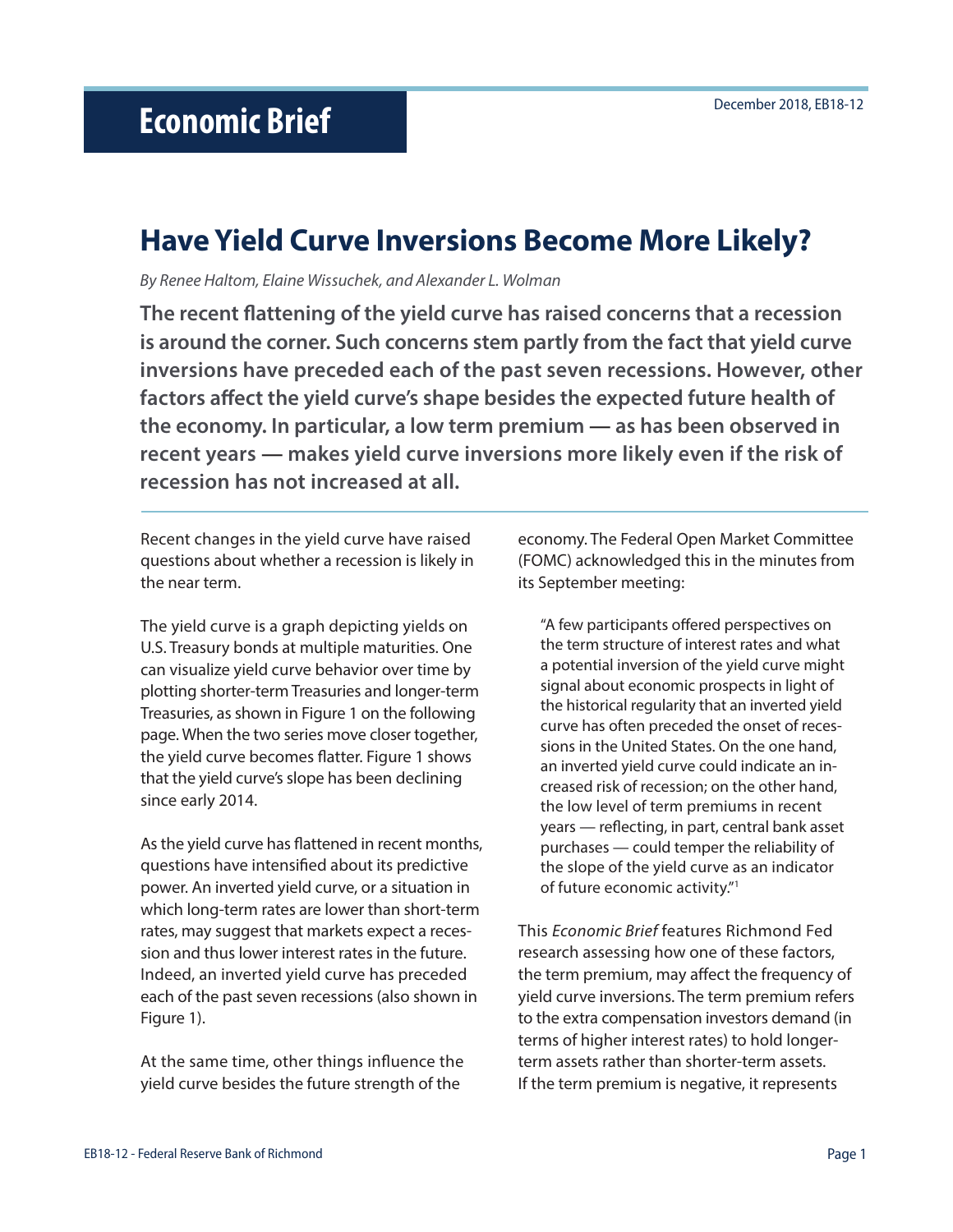what investors are willing to pay in order to lock in a long-term return. The analysis below argues that if the term premium stays as low as it has been recently — indeed, popular measures suggest it has been negative — then yield curve inversions will become more frequent even if the risk of recession has not increased at all.

#### **What Determines the Yield Curve's Shape?**

To understand the recent attention focused on the yield curve, it helps to break down its shape. The interest rate offered on a long-term Treasury bond has two components. The first component is the average of the short-term rates that are expected to prevail over the life of the bond. Expected monetary policy, and thus the health of the economy, will influence this component heavily. For example, if a recession is expected, investors may expect lower short-term interest rates in the future, which all else equal would reduce the slope of the yield curve.

The second component is the term premium. As noted, this is the compensation investors demand to hold longer-term bonds. The term premium cannot be directly measured; it is a residual, the difference between the long-term rate and the average of expected future short-term rates.

It is important to note that the first component average expected short-term rates — makes the yield curve flat *on average*. At any given time, of course, the yield curve can slope upward or downward as the current short rate moves around relative to expected future short rates. But *on average*, expected future short rates will be neither greater nor less than the current short rate. An intuitive way to think about this is that in the absence of major structural changes to the economy, interest rates would be expected to fluctuate around a longerterm average.

Given the previous point, the fact that the yield curve usually has had an upward slope suggests the term premium has been positive on average. This does not mean the term premium is negative whenever the yield slopes down — since, as just noted, the current short rate could be higher in any given moment than expected future short rates.



# **Figure 1: The Yield Curve Has Flattened since Early 2014**

**Source:** Board of Governors of the Federal Reserve System, Haver Analytics<br>Nata: Shadad areas indicate reservies **Note:** Shaded areas indicate recessions.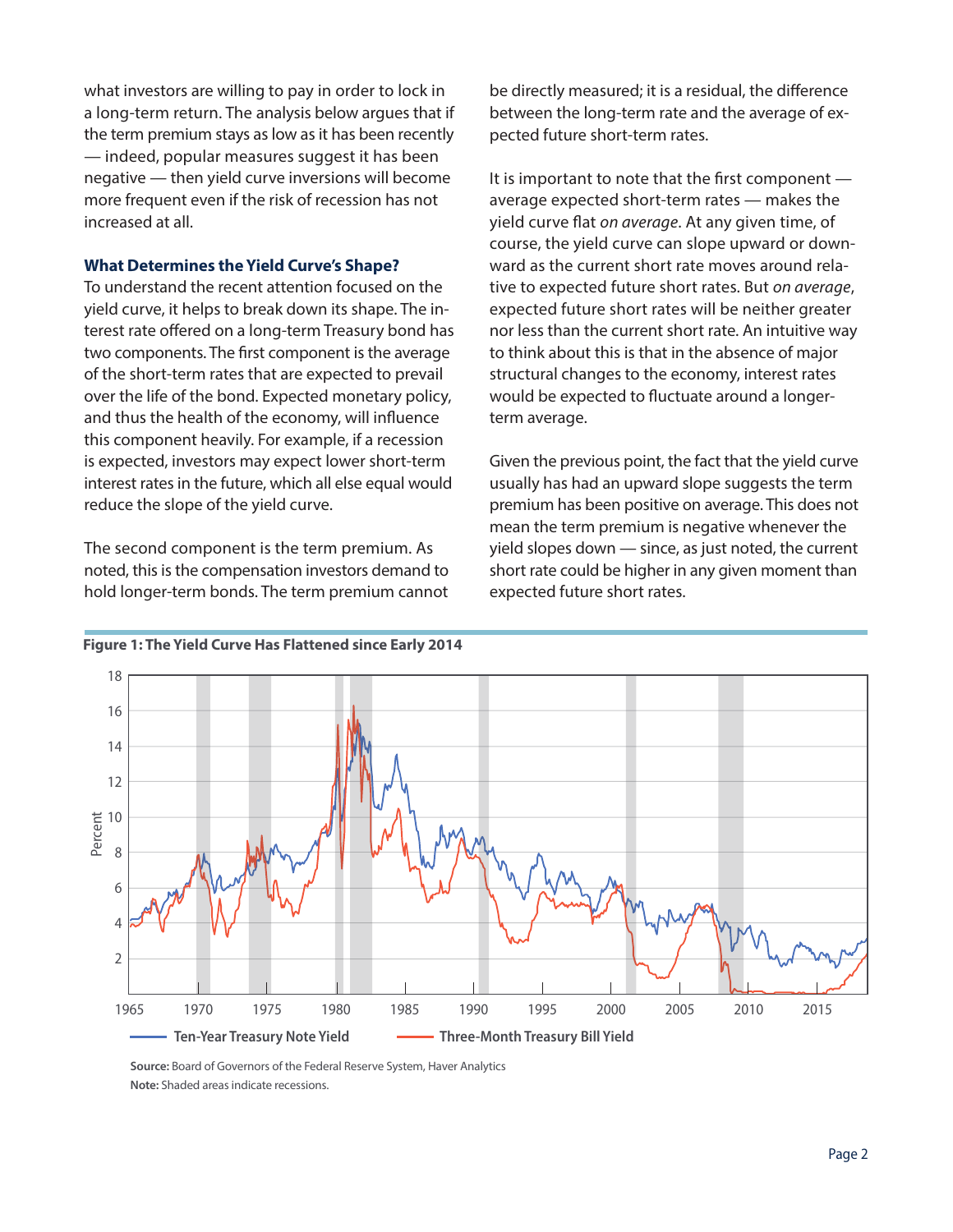To summarize, the yield curve's slope is determined by (1) the difference between average expected future short rates and today's short rate and (2) the term premium. This brings two useful insights. First, a yield curve inversion can stem from a combination of short-term rates being higher than expected future short rates (as could be the case if a recession is anticipated) and a negative term premium.

Second, if the term premium is large and positive, yield curve inversions will be rare. This has indeed been the case. A leading method for estimating the term premium, developed at the New York Fed by economists Tobias Adrian, Richard Crump, and Emanuel Moench (ACM), suggests it has averaged 1.6 percent between 1961 and today.<sup>2</sup> And the yield curve (as measured by the difference between the three-month and ten-year Treasury yields) has been inverted 10 percent of the time since 1961.

#### **How Likely Is Inversion as the Term Premium Falls?**

The flip side of the previous point is that if the term premium *narrows*, yield curve inversions will bepremium *narrows*, yield carve inversions will be<br>come *more* likely even if there is no increased risk of recession. And, indeed, there is reason to believe the term premium has fallen. Recently, the ACM model's estimates of the term premium have moved persistently lower. The average values since 2006 and 2012 are 0.77 and 0.20, respectively. (See Figure 2).3

Two authors of this *Economic Brief* (Wissuchek and Wolman) recently evaluated how changes in the term premium affect the likely frequency of yield curve inversions.<sup>4</sup> In principle, one could do this by conducting a statistical analysis of historical data to assess the relationship between the level of the term premium and the frequency of yield curve inversions. However, the number of inversions is too small to produce a reliable estimate using this method. Instead, Wissuchek and Wolman's exercise involved simulating data for the short-term interest rate and then measuring how the frequency of yield curve inversions in the simulated data varies with the behavior of the term premium.

To build intuition for this simulation exercise, Figure 3 illustrates the qualitative relationship that would arise between the frequency of yield curve inver-



**Figure 2: The Term Premium Has Declined since 1985 The Term PremiumHas Declined**

**Source:** Tobias Adrian, Richard Crump, and Emanuel Moench, "Estimates of the Treasury Term Premia." Accessed on November 19, 2018. **[https://www.newyorkfed.org/research/data\\_indicators/term\\_premia.html](https://www.newyorkfed.org/research/data_indicators/term_premia.html)** 

Note: Shaded areas indicate recessions.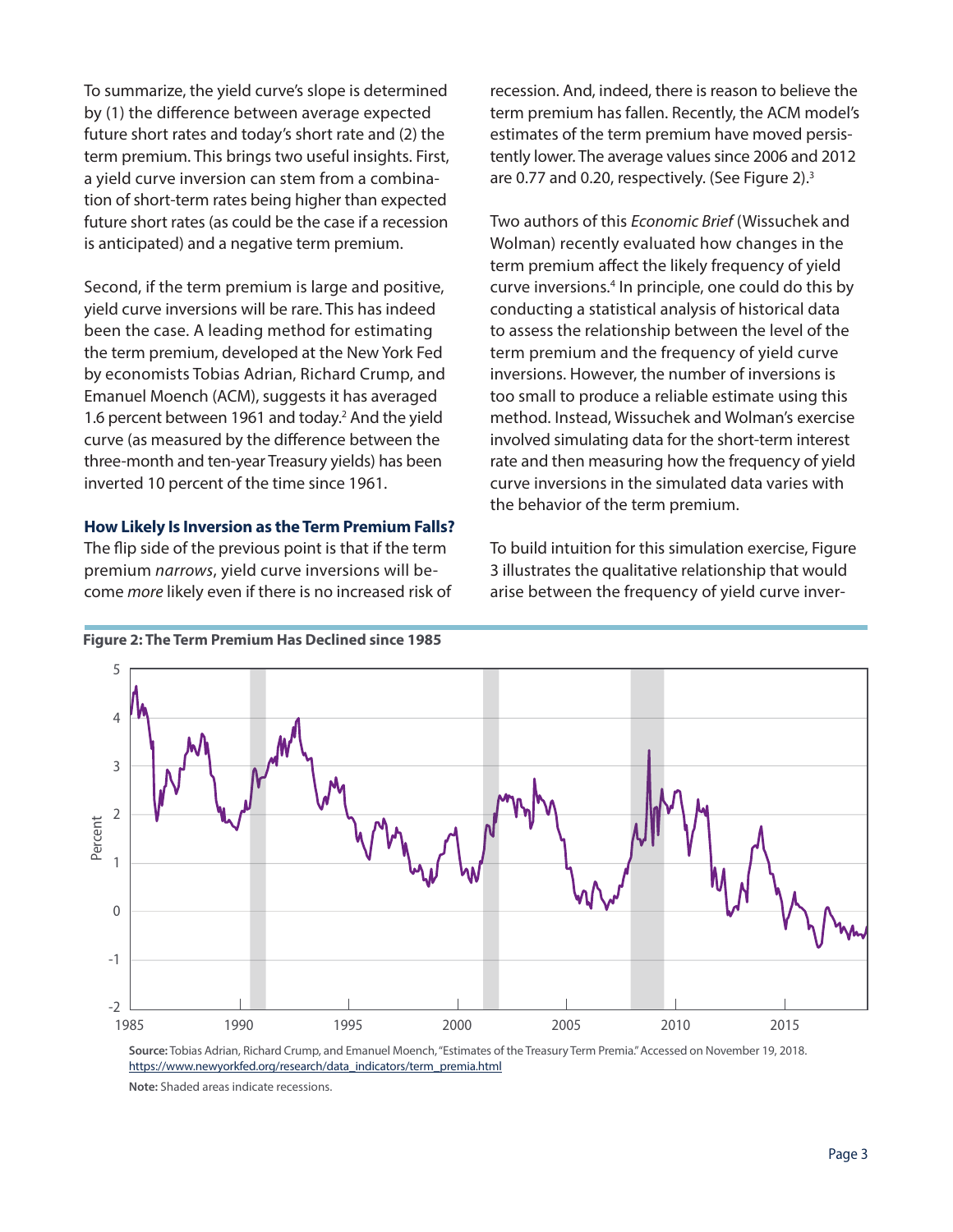sions and the level of the term premium if the term premium were fixed at different levels. For very high values of the term premium, the yield curve would never be inverted because the expected decrease in short-term rates would never be large enough to outweigh the term premium. Conversely, for very low (negative) values of the term premium, the yield curve would *always* be inverted because the expected increase in short-term rates would never be large enough to outweigh the term premium. And, if the term premium were fixed at zero, then over long periods the yield curve would be inverted roughly half the time. In reality, the term premium is not constant, so the simulation involves looking at how the frequency of yield curve inversion varies as the distribution of the term premium changes. d<br>f<br>g

Simulating data for the yield curve slope requires making assumptions about the behavior of the shortterm interest rate and how expectations of future short-term interest rates are determined. With these assumptions, one can then simulate a long sample of data for the short-term rate and determine the expectations portion (the first component) of the slope of the yield curve in each period of that long sample. Repeating this process for different distributions of the term premium then allows one to trace out the relationship between the frequency of inversion and the term premium.

Naturally, the relationship traced out is only as reliable as the assumptions about short-term interest

Post-2012





rates. Wissuchek and Wolman's assumptions are as follows: first, they assume the behavior of real shortes term interest rates from 1985 to the present is a good model for the behavior of real short-term interest rates generally. Arguably, this behavior represents "optimal" monetary policy since monetary policy was not an obvious source of instability in the economy during this period. Second, they assume that expected inflation is constant at 2 percent, which implies that all fluctuations in the short-term nominal rate stem from fluctuations in the short-term real rate. Together, these assumptions provide a model for the short-term nominal rate that allows one to simulate data for the short-term nominal rate. the directed operations in the directed to the EBS. Maybe include the EBS. Maybe include EB. Maybe include EB

> The next step is to generate expectations of future short-term interest rates. Wissuchek and Wolman as-

| for Different Distributions of the Term Premium                        |                                                                        |                                                                      |
|------------------------------------------------------------------------|------------------------------------------------------------------------|----------------------------------------------------------------------|
| <b>Time Periods</b><br><b>For Term Premium</b><br><b>Distributions</b> | <b>Fraction of Time</b><br><b>Simulated Yield Curve</b><br>Is Inverted | <b>Actual Average</b><br><b>Term Premium</b><br><b>During Period</b> |
| Post-1985                                                              | 0.10                                                                   | 1.62                                                                 |
| Post-1999                                                              |                                                                        | 1.02                                                                 |

Post-2006 0.26 0.73

Source: Authors' simulation results

0.46 0.16

**Table 1: Simulation Results: Frequency of Yield Curve Inversions for Different Distributions of the Term Premium**